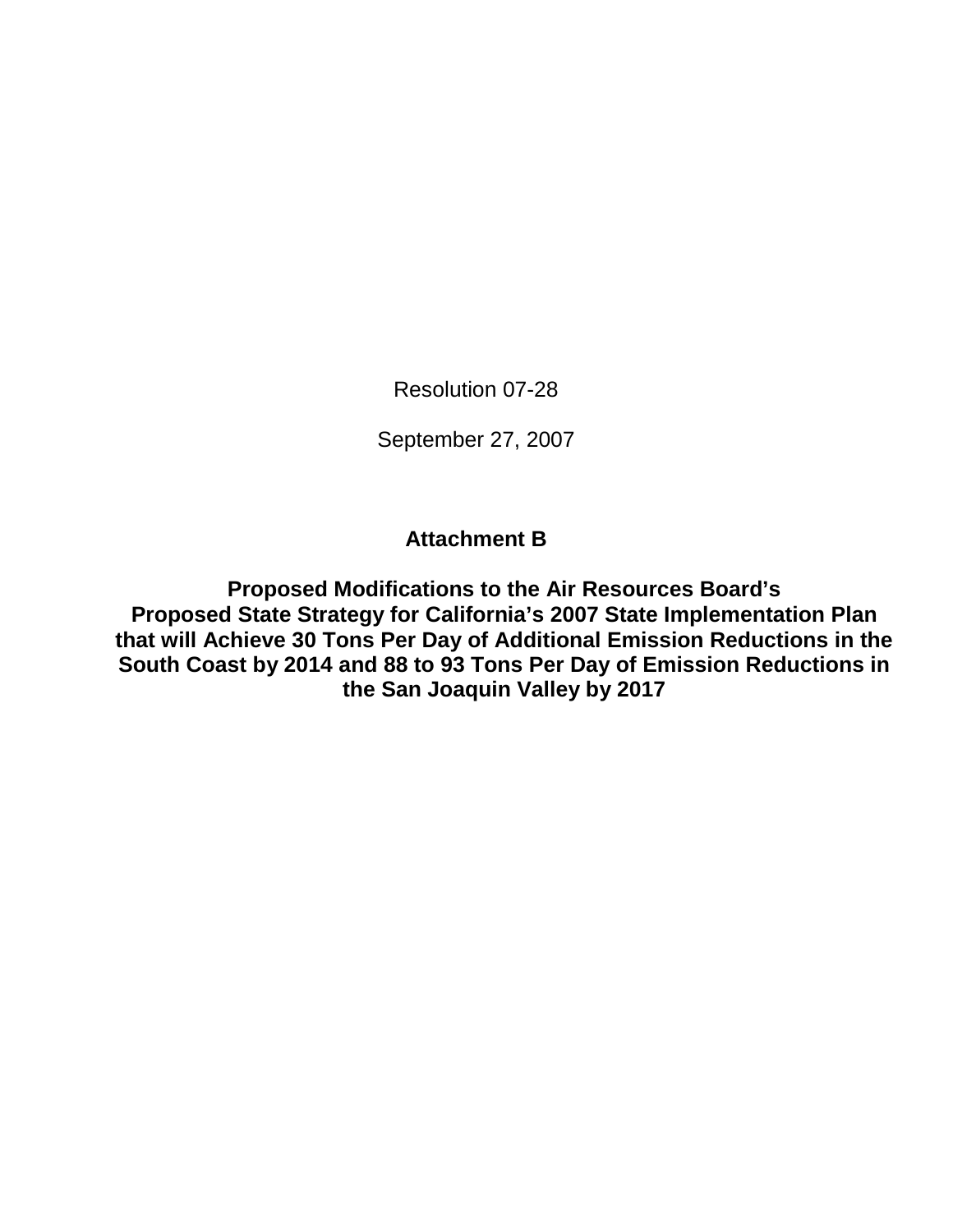Resolution 07-28 2 Attachment B

(This page intentionally left blank.)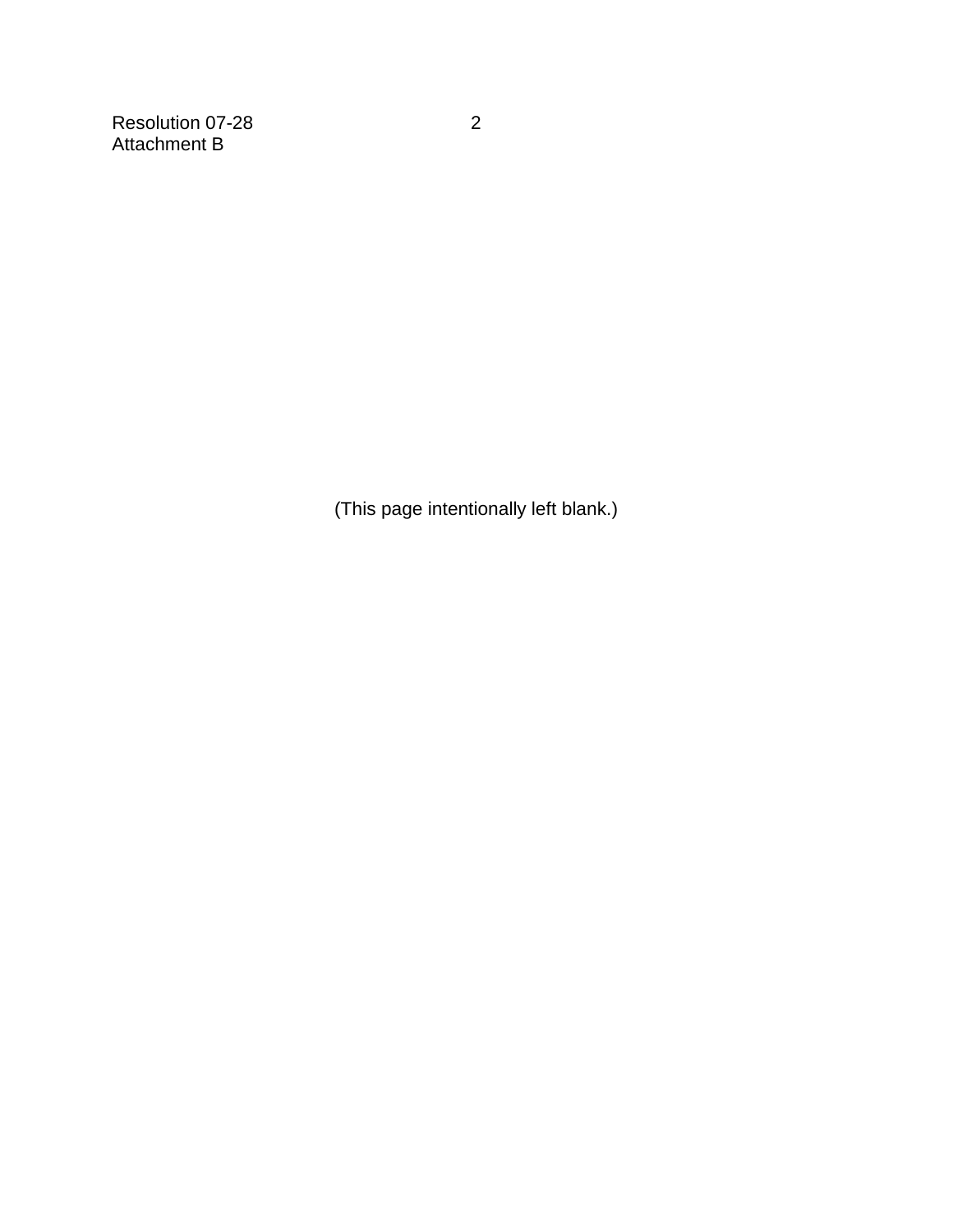#### **State Implementation Plan Commitments**

This section sets forth the State's SIP commitments for the 2007 State Strategy for two of the areas that need the emission benefits from the proposed, new State measures to demonstrate attainment – South Coast and San Joaquin Valley. Specific commitments for emission reductions as needed for attainment in other nonattainment areas, such as the Antelope Valley and Western Mojave Desert, Sacramento, and Ventura County, will be developed later and brought for Board consideration with SIPs for these regions.

The State's SIP commitments consist of three components:

- 1. Commitment to achieve emission reductions by specific dates;
- 2. Commitment to propose defined new SIP measures; and
- 3. A long-term strategy commitment.

The total emission reductions and the obligation to propose specific measures for Board consideration would become federally enforceable upon approval by U.S. EPA of the State Strategy and each district's attainment plan. The commitments for emission reductions are calculated using the planning inventory described in Appendix A; progress will be tracked in the same inventory currency to assess compliance.

The total emission reductions from the new measures necessary to attain the federal standards are an enforceable State commitment in the SIP. While the proposed State Strategy includes estimates of the emission reductions from each of the individual new measures, it is important to note that the commitment of the State Strategy is to achieve the total emission reductions necessary to attain the federal standards, which would be the aggregate of all existing and proposed new measures combined. Therefore, if a particular measure does not get its expected emission reductions, the State still commits to achieving the total aggregate emission reductions, whether this is realized through additional reductions from the new measures or from alternative control measures or incentive programs. If actual emission decreases occur in any air basin for which emission reduction commitments have been made that are greater than the projected emissions reductions from the adopted measures in the State Strategy, the actual emission decreases may be counted toward meeting ARB's total emission reduction commitments.

### **Commitments to Reduce Emissions**

The tables below describe the tons per day emission reduction commitment proposal for Board approval. ARB staff proposes to commit to achieve the emission reductions set forth in these tables, by the dates indicated in the table on page 5 of this section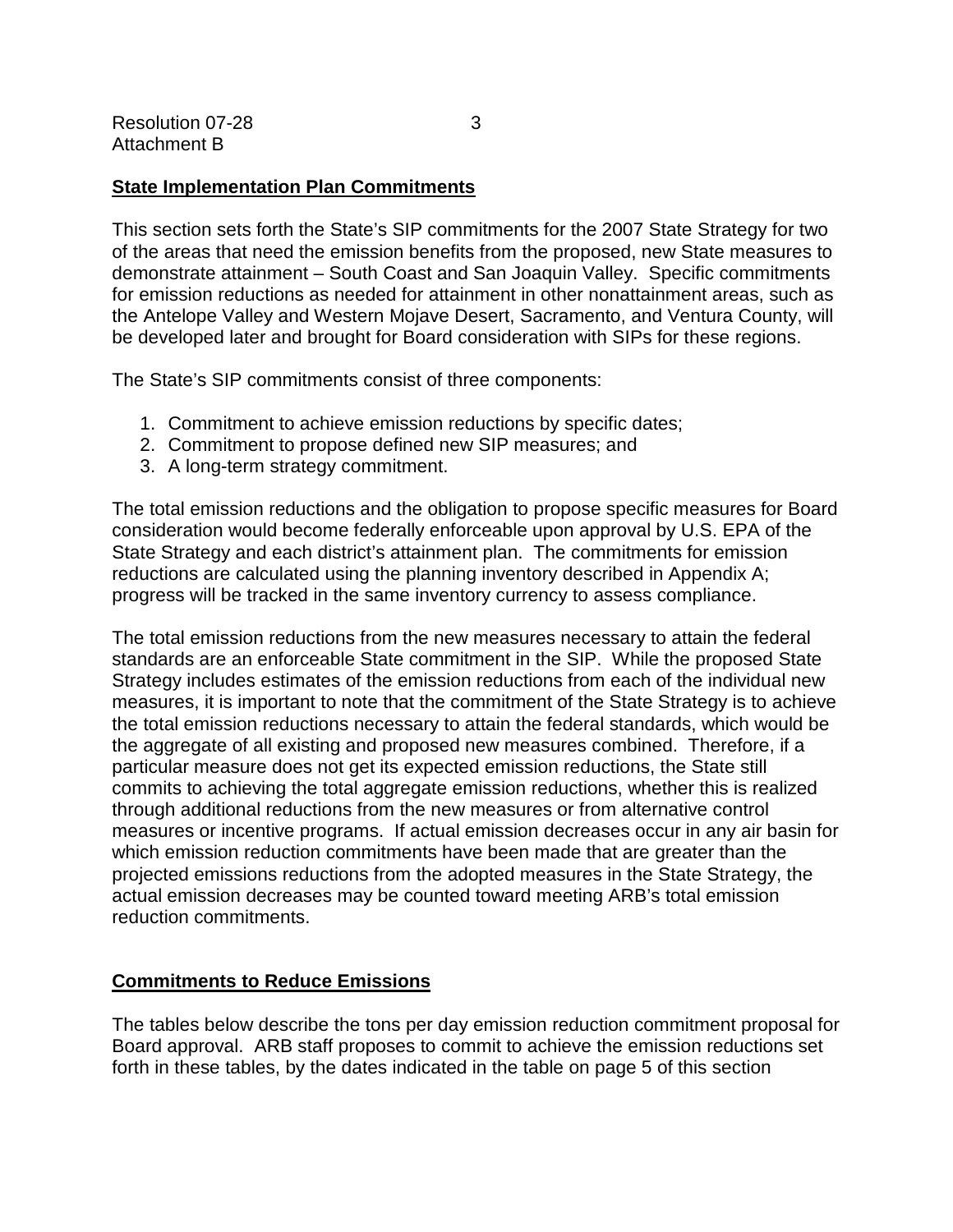entitled, "Schedule for Board Consideration of Proposed ARB Rulemaking." The reductions may be achieved through a combination of actions, including regulations, incentives, and other enforceable mechanisms.

| Year                           | <b>NOx</b> | <b>ROG</b>      | <b>Direct</b><br><b>PM2.5</b> | SOx |
|--------------------------------|------------|-----------------|-------------------------------|-----|
| 2014                           | 122        | 46              | 9                             | 20  |
| 2020 <sup>1</sup>              | 144        | 52              |                               |     |
| 2023                           | 141        | 54              |                               |     |
| 2023 CAA 182(e)(5)<br>measures | $241^2$    | 40 <sup>2</sup> | --                            | --  |

### **Summary of Emission Reduction Commitments – South Coast**

<sup>1</sup> The 2020 commitment in the South Coast is necessary to provide for attainment in the downwind

nonattainment areas. 2 The reductions of NOx and ROG from 182(e)(5) measures will be reassessed as new SIPs are developed and revised.

#### **Summary of Emission Reduction Commitments – South Coast Additional NOx Reductions to Meet District's PM2.5 Target**

| Year | <b>NOx</b> |
|------|------------|
| 2014 | 30         |

### **Commitments to Secure Additional Emission Reductions to Help Meet the South Coast District's PM2.5 Emission Reduction Target**

ARB commits to secure 30 tons per day (tpd) of NOx emission reductions in the South Coast Air Basin by 2014 (in addition to the 122 tpd NOx commitment in the table on page 18 of this document). In addition, ARB commits to working with the South Coast Air Quality Management District (District) to secure funding for the District to achieve 6 tpd of NOx emission reductions from port-related and other sources and from Metrolink trains (see table on page 2, Section 1), and to backstop the District's 6 tpd emission reduction commitment. "Backstop" means that ARB commits to secure some or all of the 6 tpd of the District's emission reduction commitment if the District fails to achieve the emission reductions.

ARB's emission reduction commitments may be achieved through a combination of actions including but not limited to the implementation of control measures; the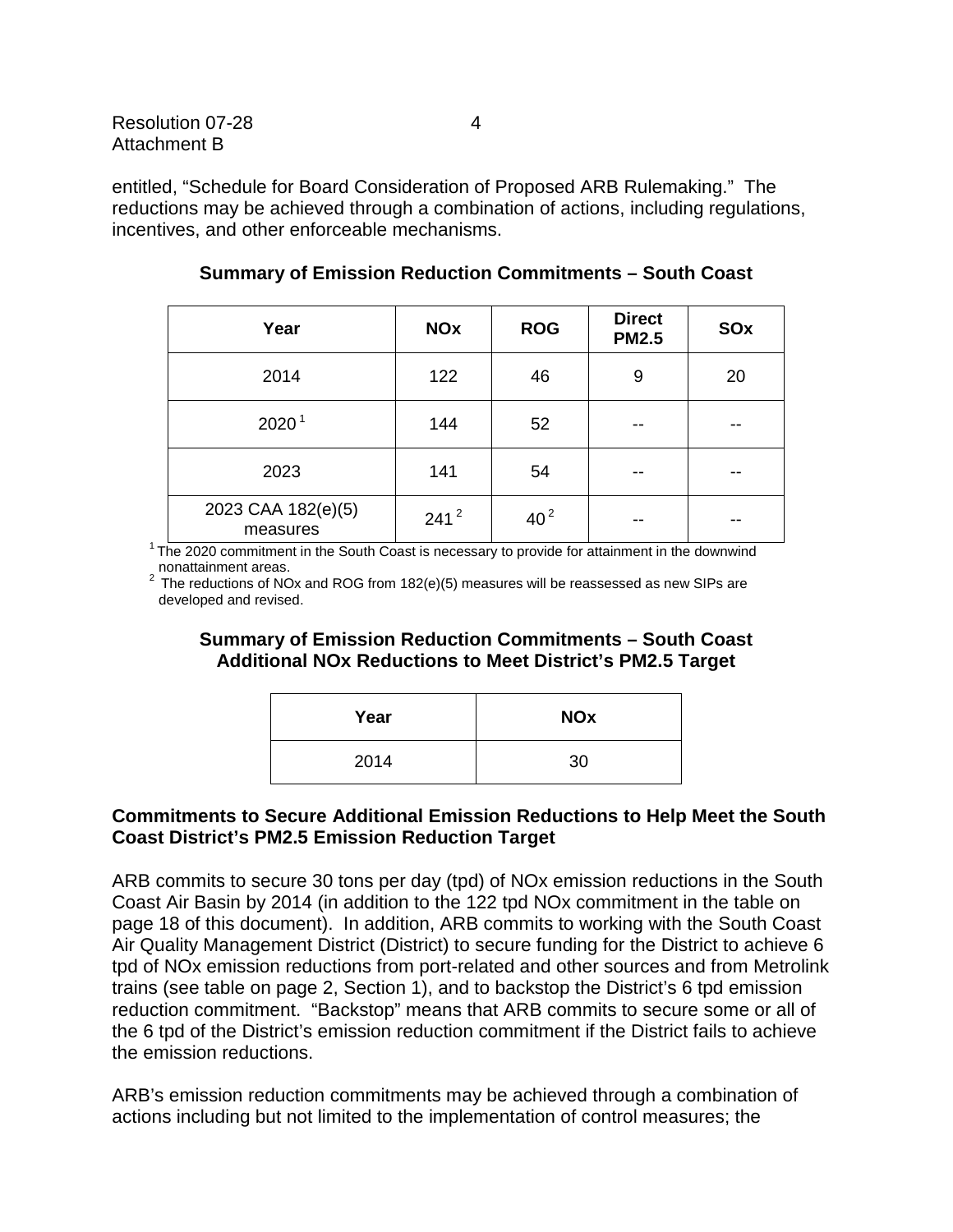#### Resolution 07-28 5 Attachment B

expenditure of local, State or federal incentive funds; or through other enforceable measures. In addition, ARB may meet its emission reduction commitments by securing ROG, SOx, or direct PM2.5 emission reductions instead of NOx reductions, if these reductions achieve the equivalent air quality benefit of reducing NOx as specified in Table V-2-14 of the District's Air Quality Management Plan (AQMP) as replicated below. Finally, if actual emission decreases occur in the South Coast Air Basin that are greater than the projected emissions reductions from the adopted measures in the State Strategy, the actual emission decreases may be counted toward meeting ARB's total emission reduction commitments.

If U.S. EPA makes a finding under section 179(c)(1) of the Clean Air Act that the South Coast Air Basin has attained the Annual Average PM2.5 National Ambient Air Quality Standard before the entire commitment has been achieved, ARB commits to achieving the remaining emission reductions, but they may be achieved after 2014 but no later than 2017.

### Table V-2-14 of the South Coast AQMP **Relative Contributions of Precursor Emissions Reductions to Simulated Controlled Future-Year PM2.5 Concentrations**

| <b>Precursor (TPD)</b> | <b>PM2.5 Component</b>    | <b>Standardized</b><br><b>Contribution to Mass</b> |
|------------------------|---------------------------|----------------------------------------------------|
| <b>VOC</b>             | Organic Carbon            | Factor of 1                                        |
| <b>NO<sub>x</sub></b>  | <b>Nitrate</b>            | Factor of 3                                        |
| <b>PM2.5</b>           | Elemental Carbon & Others | Factor of 5                                        |
| SOx                    | Sulfate                   | Factor of 10                                       |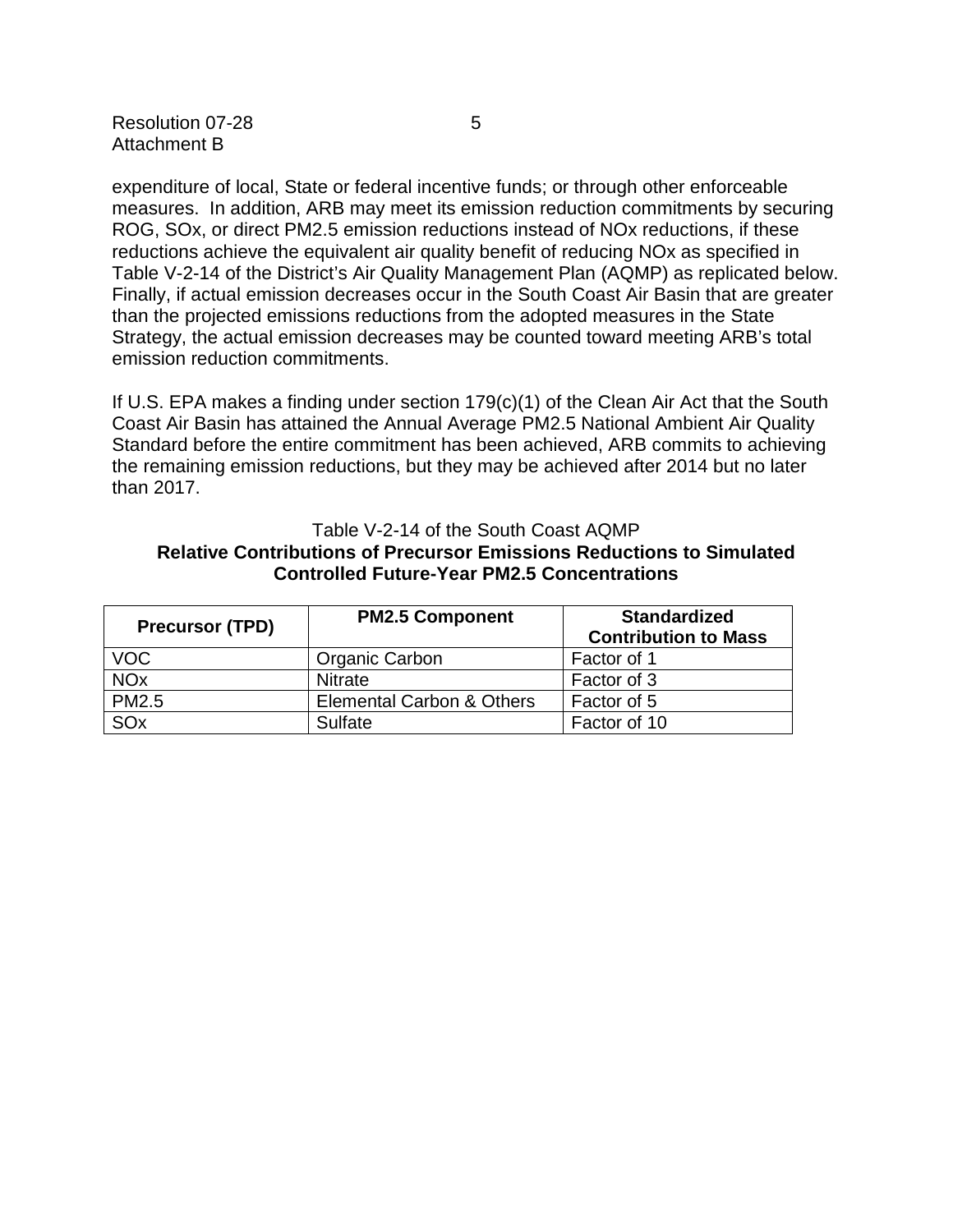| Year                           | <b>NOx</b>      | <b>ROG</b>     | <b>Direct</b><br><b>PM2.5</b> | SOx |
|--------------------------------|-----------------|----------------|-------------------------------|-----|
| 2014                           | 76              | 23             | 5                             | 0   |
| 2020                           | 56              | 24             | --                            | --  |
| 2023                           | 46              | 25             |                               | --  |
| 2023 CAA 182(e)(5)<br>measures | 81 <sup>1</sup> | $\overline{a}$ |                               | --  |

## **Summary of Emission Reduction Commitments – San Joaquin Valley**

<sup>1</sup> The reductions of NOx and ROG from 182(e)(5) measures will be reassessed as new SIPs are developed and revised.

### **Summary of Emission Reduction Commitments – San Joaquin Valley NOx Reductions to Accelerate Ozone Standard Attainment**

| Year | <b>NOx</b> |
|------|------------|
| 2017 | 88-93      |

### **Summary of Emission Reduction Commitments – Coachella Valley**

| Year | <b>NOx</b> | <b>ROG</b> |
|------|------------|------------|
| 2018 |            |            |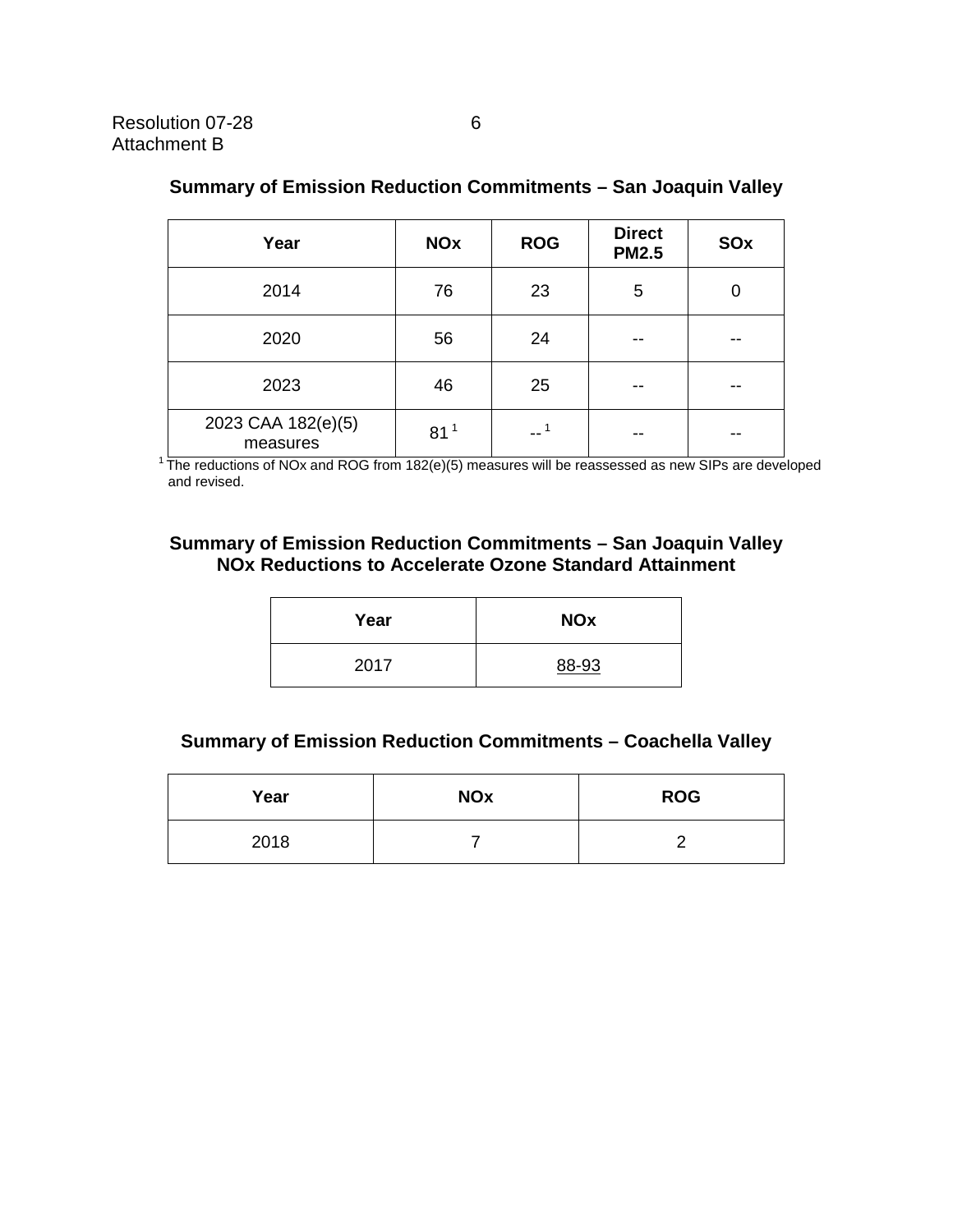#### **Commitment to Propose Defined New SIP Measures**

In addition to the commitment to reduce emissions by 2014, 2020 and 2023, ARB staff also proposes to commit to submit to the Board and propose for adoption the list of proposed new ARB control measures shown in the table below. The Board shall take action on or before the dates set forth in the following table. Such action by the Board may include any action within its discretion.

| <b>Proposed New SIP Measures</b>                                 | Year      |
|------------------------------------------------------------------|-----------|
| Cleaner In-Use Off-Road Equipment                                |           |
| Modifications to Reformulated Gasoline Program                   |           |
| <b>Cleaner Main Ship Fuel</b>                                    | 2007      |
| <b>Clean Up Existing Harbor Craft</b>                            |           |
| Enhanced Vapor Recovery for Above Ground Storage Tanks           |           |
| <b>Cleaner In-Use Heavy-Duty Trucks</b>                          |           |
| <b>Port Truck Modernization</b>                                  | 2008      |
| <b>Ship Auxiliary Engines</b>                                    |           |
| Cleaner Line-Haul Locomotives (Enforceable Agreement)            |           |
| Consumer Products Program I                                      |           |
| Cleaner In-Use Agricultural Equipment                            |           |
| New Emission Standards for Recreational Boats                    | 2009-2010 |
| <b>Expanded Off-Road Recreational Vehicle Emission Standards</b> |           |
| <b>Additional Evaporative Emission Standards</b>                 |           |
| Consumer Products Program II                                     | 2010-2012 |

### **Schedule for Board Consideration of Proposed ARB Rulemaking**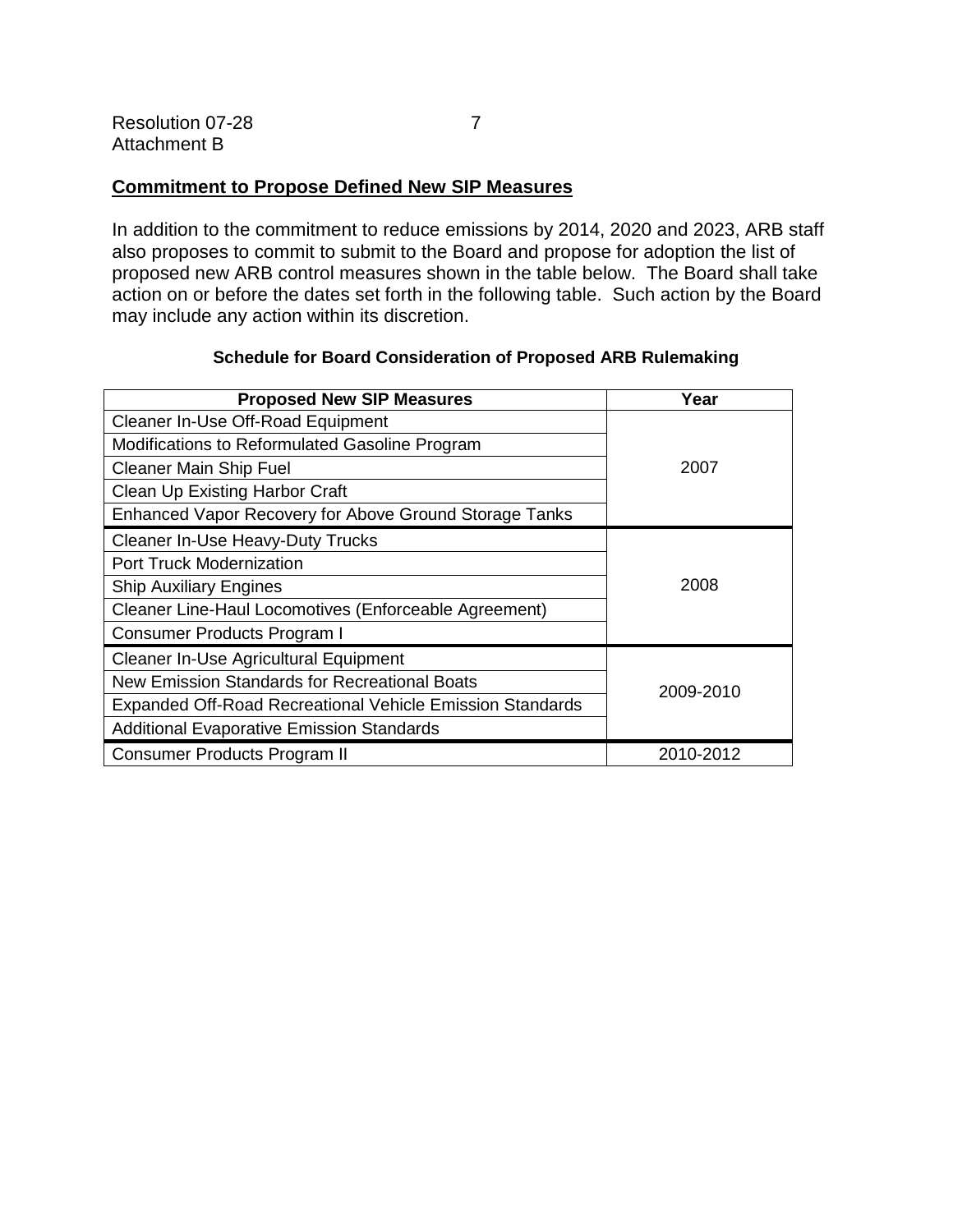### **State Strategy Proposed New SIP Measures Implementing Agency – Expected Action – Expected Implementation**

| <b>Proposed New SIP Measures</b>                                        | Implementing<br><b>Agency</b> | <b>Expected</b><br><b>Action</b> | <b>Expected</b><br>Implemen-<br>tation |
|-------------------------------------------------------------------------|-------------------------------|----------------------------------|----------------------------------------|
| <b>Passenger Vehicles</b>                                               |                               |                                  |                                        |
| <b>Smog Check Improvements</b>                                          | <b>BAR</b>                    | 2007-2008                        | By 2010                                |
| <b>Expanded Vehicle Retirement</b>                                      | ARB/BAR                       | 2008-2014                        | 2008-2014                              |
| Modifications to Reformulated Gasoline<br>Program                       | ARB                           | 2007                             | Phase-in<br>starting 2010              |
| <b>Trucks</b>                                                           |                               |                                  |                                        |
| Cleaner In-Use Heavy-Duty Trucks                                        | <b>ARB</b>                    | 2008                             | 2010-2015                              |
| <b>Goods Movement Sources</b>                                           |                               |                                  |                                        |
| Auxiliary Ship Engine Cold Ironing and<br><b>Other Clean Technology</b> | EPA/ARB/<br>Local             | 2007-2008                        | Phase-in<br>starting 2010              |
|                                                                         | EPA/ARB                       | Fuel: 2007                       | 2007-2010                              |
| Cleaner Main Ship Engines and Fuel                                      | Local                         | Engines:<br>2009                 | Phase-in<br>starting 2010              |
| <b>Port Truck Modernization</b>                                         | ARB/Local                     | 2007-2008                        | 2008-2020                              |
| Accelerated Introduction of Cleaner<br><b>Line-Haul Locomotives</b>     | EPA/ARB                       | 2007-2008                        | Starting in 2012                       |
| <b>Clean Up Existing Harbor Craft</b>                                   | <b>ARB</b>                    | 2007                             | 2009-2018                              |
| <b>Off-Road Equipment</b>                                               |                               |                                  |                                        |
| Cleaner In-Use Off-Road Equipment                                       | <b>ARB</b>                    | 2007                             | Phase-in<br>starting 2008              |
| Cleaner In-Use Agricultural Equipment                                   | ARB                           | 2009                             | Phase-in<br>starting 2014              |
| <b>Other Off-Road Sources</b>                                           |                               |                                  |                                        |
| <b>New Emission Standards for</b><br><b>Recreational Boats</b>          | <b>ARB</b>                    | 2009-2010                        | 2012-2013                              |
| <b>Expanded Off-Road Recreational</b><br>Vehicle Emission Standards     | ARB                           | By 2010                          | 2012-2015                              |
| <b>Enhanced Vapor Recovery for Above</b><br><b>Ground Storage Tanks</b> | <b>ARB</b>                    | 2007                             | Phase-in<br>starting 2008              |
| <b>Additional Evaporative Emission</b><br><b>Standards</b>              | <b>ARB</b>                    | By 2010                          | 2010-2012                              |
| <b>AREAWIDE SOURCES</b>                                                 |                               |                                  |                                        |
| <b>Consumer Products Program</b>                                        | <b>ARB</b>                    | 2007-2008<br>2010-2012           | By 2010<br>By 2012-2014                |
| <b>DPR Pesticide Regulation</b>                                         | <b>DPR</b>                    | 2008                             | 2008                                   |

DPR = Department of Pesticide Regulation. BAR = Bureau of Automotive Repair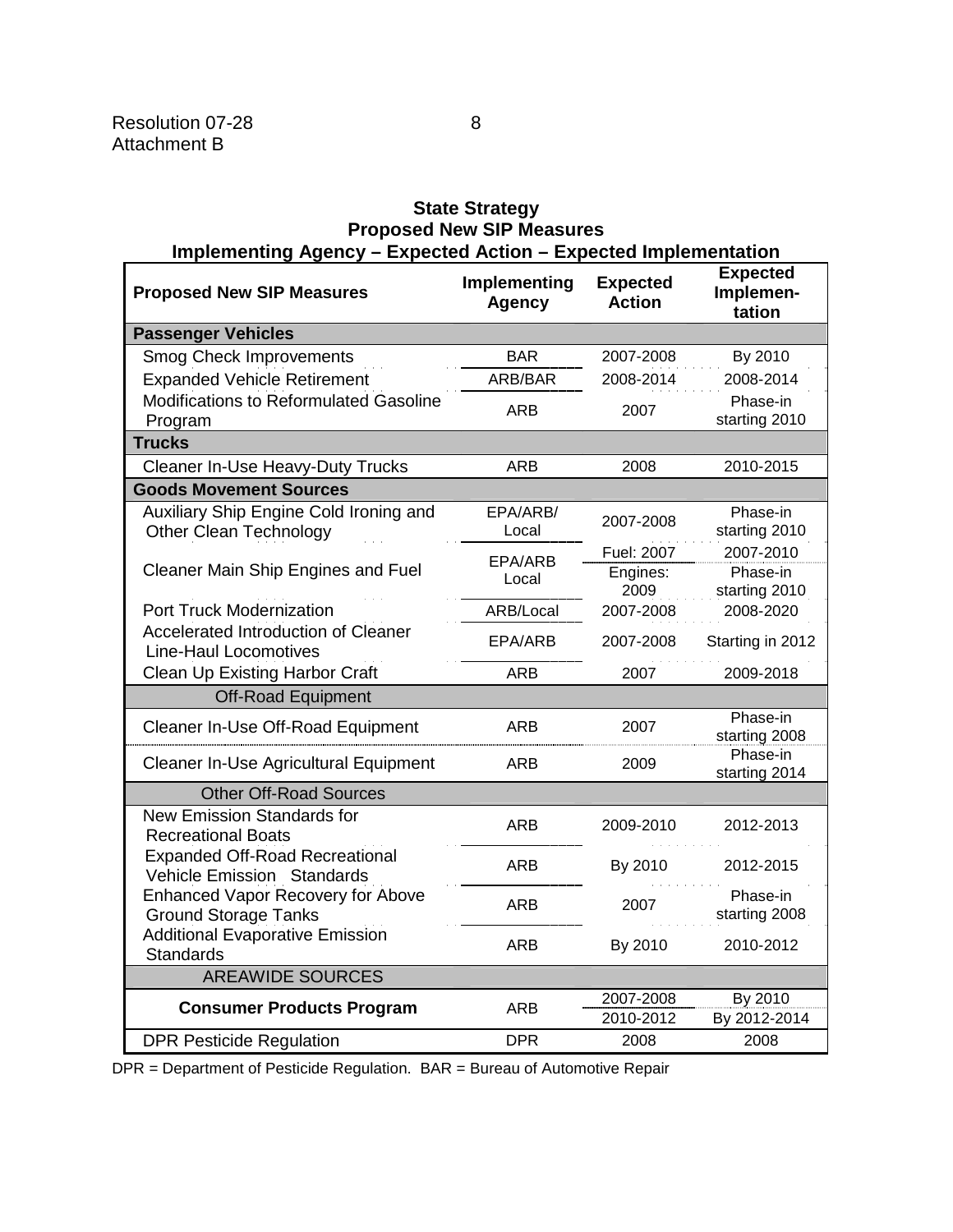(replaces 4/26/07 version)

Federal and State engine standards will ensure that by 2010 all new diesel heavy-duty trucks are 90 percent cleaner than new 2006 trucks. This tremendous progress is on top of a 65 percent reduction in NOx and an 85 percent reduction in particulate matter since 1990. Since trucks last a long time, we must bring newer trucks into the fleet at a faster pace, clean up older, dirtier trucks, and keep the clean trucks clean longer to help meet air quality goals.

Between now and 2014 existing programs reduce heavy-duty truck emissions by 50 percent. This proposed measure would reduce 2014 emissions another 60 percent. The measure would accomplish these new reductions through a program to reduce emissions from the legacy fleet involving accelerating the turnover to new truck engines and retrofitting the remaining trucks with emission reduction devices, and through an excess emissions program.

#### Legacy Fleet Emission Reduction Program

Newer heavy-duty trucks are typically used in long-haul service. After seven or eight years, they are often sold and their service is typically shifted to shorter-haul work. These trucks may remain in service within a given region for another 20 years or more.

An in-use truck program would focus on overcoming the slower rate of heavy-duty truck turnover to cleaner engines and retrofitting the remaining trucks with emission control devices such as particulate matter filters. The most comprehensive way to accomplish this would be through an "in-use" fleet rule that would require truck owners to meet specified emission levels. The proposed measure would address fleets operating in California regardless of whether they are registered out of state and would also address trucks serving California ports.

The emission reduction impact of the proposed measure would be equivalent to having the entire model year 2006 and older heavy-duty truck fleet meet model year 2007 emission levels by 2014. While separate rulemaking efforts, along with other actions, will be used to address private truck fleets and port trucks, the relative emission reduction goals for both efforts are the same. The proposed measure would generate additional emission reductions beyond 2014, achieving reductions needed to meet the ozone air quality standard.

The proposed measure would provide an additional 27 tons per day of NOx reductions in the South Coast in 2014 over what was proposed in the April 2007 proposed State Strategy in order to help meet the South Coast District's PM2.5 target. The proposed measure would also provide an additional 17 tons per day of NOx reductions in the San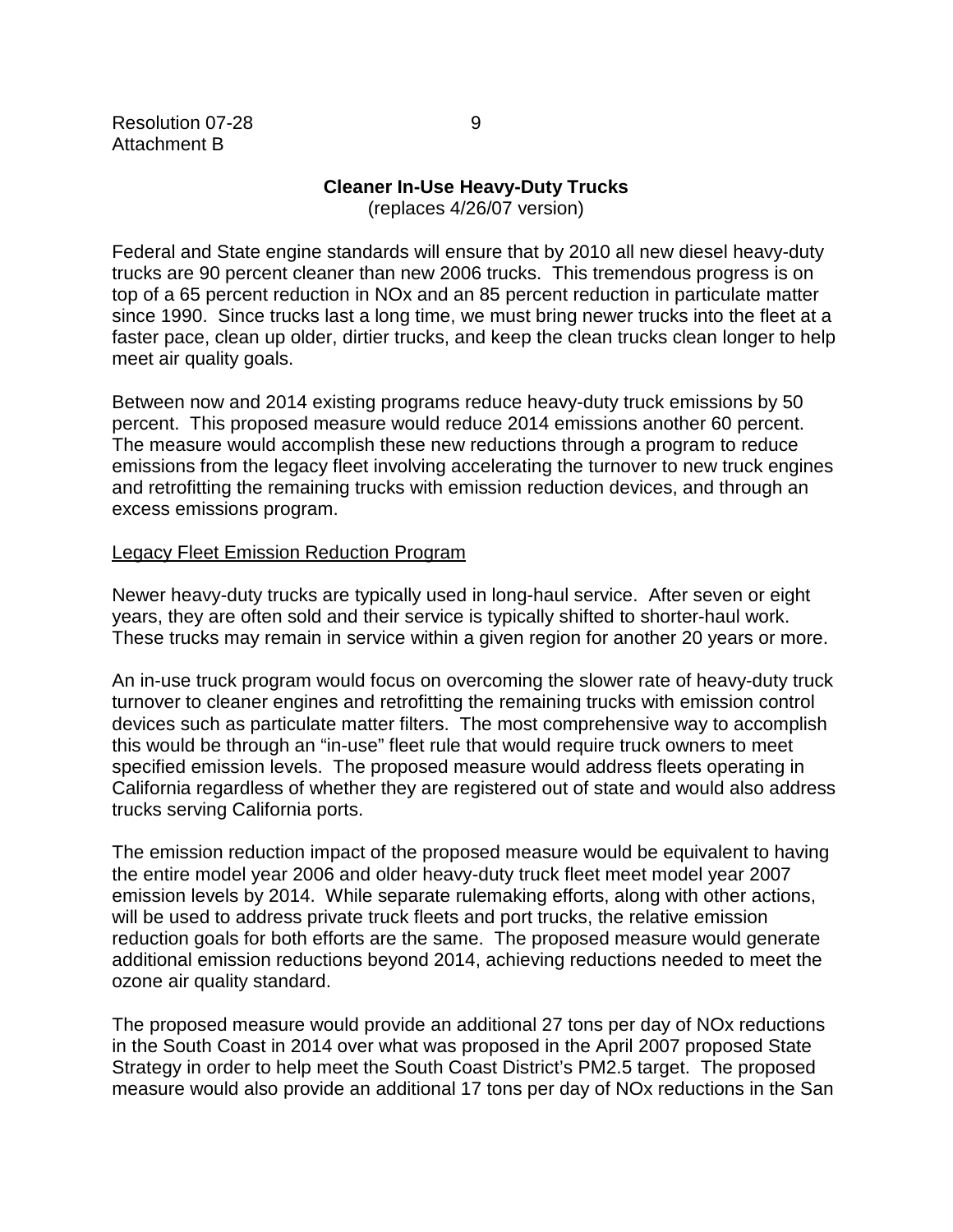Resolution 07-28 10 Attachment B

Joaquin Valley in 2017 over the impact (45 tons per day) of what was proposed in the April 2007 proposed State Strategy in order to help accelerate ozone air quality progress.

Rulemaking is currently in progress for a port truck modernization rule. ARB staff has also recently begun informational workshops on a heavy-duty truck in-use fleet rule, and has started to identify and explore the many emissions inventory, technology, financial, and logistical issues involved in crafting the most effective rule possible. ARB staff will be studying and requesting feedback from stakeholders on many issues, including: the characteristics of trucks registered outside of California; cost implications, especially to truck owner-operators, and ways to avoid any competitive disadvantage for various categories of truck owners; and the most efficient use of limited public incentive funds to achieve maximum emission benefits and lessen financial burden on truck owners.

#### Excess Emissions Program

An estimate of deterioration of emission controls has historically been built into ARB's projections of future emissions. As new engine technologies are introduced over the next few years, we need to ensure that the complex engine electronics and control devices used to make trucks so much cleaner are not more prone to failure, tampering or malmaintenance, and that deterioration does not reduce the benefits of the new standards. As the 2010 new engine standards are implemented, we will evaluate the inuse emissions and develop approaches to reduce excess emissions from trucks.

Under an existing program, heavy-duty trucks are inspected at random roadside locations for excessive smoke, and are inspected for tampered emission control systems. Owners of vehicles that do not pass these inspections are issued citations that require prompt repairs and carry civil penalties. This measure could include an expansion of this program.

While the design and evaluation of the specific program features has yet to be determined, ARB staff estimates that this concept has the potential to reduce NOx deterioration emissions by approximately 50 percent.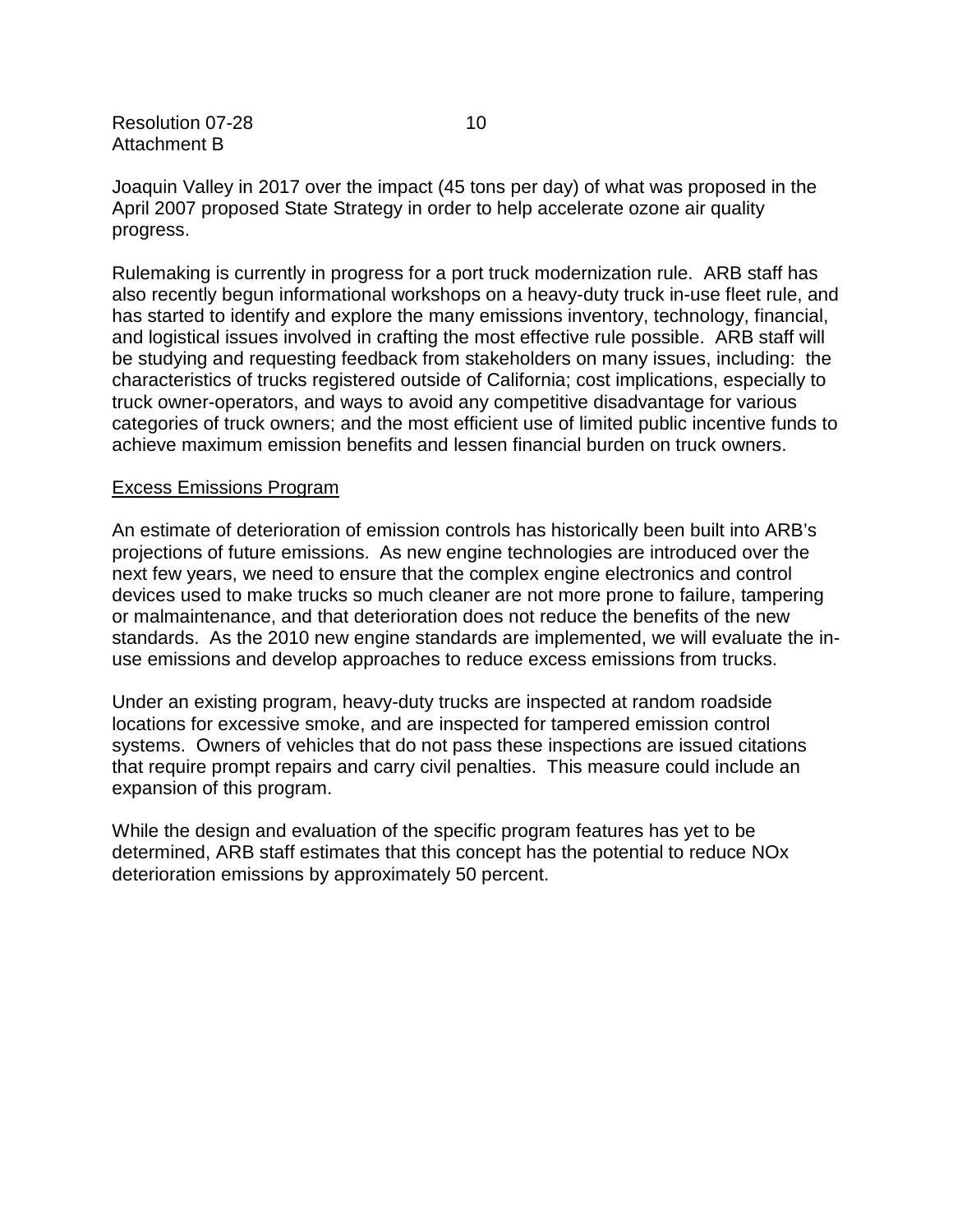#### **Estimated Emission Reductions**

#### **South Coast**

|              | (tons per day)            | 2006  | 2014 | 2020 | 2023 |
|--------------|---------------------------|-------|------|------|------|
| <b>ROG</b>   | <b>Baseline emissions</b> | 16    | 10   |      |      |
|              | Potential reductions      | --    | 7.5  | 2.6  | 1.7  |
| <b>NOx</b>   | <b>Baseline emissions</b> | 238   | 131  | 79   | 65   |
|              | Potential reductions      | $- -$ | 76.0 | 34.9 | 25.3 |
| <b>PM2.5</b> | <b>Baseline emissions</b> | 10.2  | 5.3  | 3.3  | 2.8  |
|              | Potential reductions      |       | 4.3  | 1.8  | 1.3  |

#### **San Joaquin Valley**

|              | (tons per day)            | 2006 | 2014 | 2020 | 2023 |
|--------------|---------------------------|------|------|------|------|
| <b>ROG</b>   | <b>Baseline emissions</b> | 20   | 13   |      |      |
|              | Potential reductions      |      | 6.4  | 3.3  | 2.3  |
| <b>NOx</b>   | <b>Baseline emissions</b> | 277  | 150  | 88   | 72   |
|              | Potential reductions      |      | 61.4 | 30.2 | 21.2 |
| <b>PM2.5</b> | <b>Baseline emissions</b> | 11.4 | 5.5  | 3.2  | 2.6  |
|              | Potential reductions      |      | 3.6  | 1.6  | 1.2  |

Baseline emissions represent emissions from diesel-fueled medium- and heavy heavyduty trucks. (Note: Baseline emissions reflect adjustments not included in the SIP Emission Inventory Projections on ARB's website. The adjustments include sleeper truck idling restrictions, diesel engine software upgrade, and emission reductions from the Carl Moyer Program.)

### **Timing**

Action: 2008 Expected Implementation: 2010-2015

### **Staff Proposed SIP Commitment**

ARB staff proposes to commit to bring this measure to the Board by 2008. ARB staff will initiate a rule development process designed to achieve the reductions shown for the South Coast and San Joaquin Valley in 2014, 2020, and 2023, plus the benefits referenced in the text for 2017 in the San Joaquin Valley. The measure as proposed by staff to the Board or adopted by the Board may provide more or less emission reductions than the amount shown.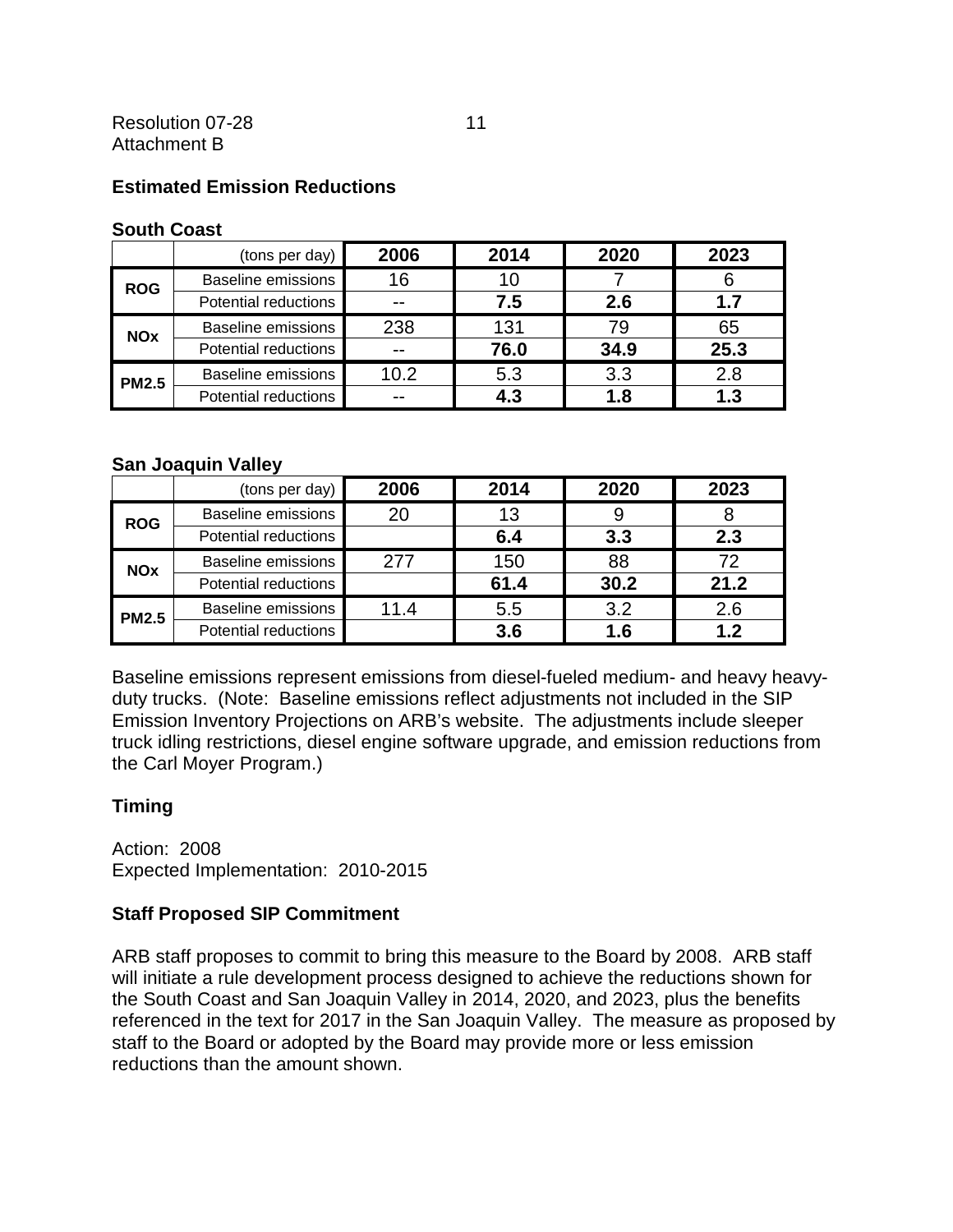(replaces 4/26/07 version)

Adopted emission standards for new off-road diesel engines are becoming increasingly more stringent, ensuring that new construction, mining, industrial, oil drilling and airport ground support equipment become progressively cleaner. The cleanest standards for NOx emissions in these categories will phase in from 2013-2015. However, large diesel off-road equipment with more than 25 horsepower remain in use for long periods of time, often 25 years or more. This long life means that new, lower emitting engines are introduced into fleets relatively slowly with the result that the emission reductions and associated health benefits from these cleaner engines will also be slow to materialize. Accelerating the introduction of cleaner engines and emissions control technologies into the statewide fleet is necessary to meet air quality standards.

This proposed measure is based on the regulation adopted by the Air Resources Board in July 2007. The adopted regulation requires owners of equipment larger than 25 horsepower to meet a stringent average emissions level across all of their equipment. The fleet average approach provides equipment owners flexibility in how they will comply, including: swapping older, dirtier engines with newer, cleaner engines; purchasing newer equipment (with cleaner engines); and, adding emission control devices to older engines. It also allows fleet owners to maintain a fleet with some engines which are cleaner than the fleet average and others which are dirtier, so that, on average, the fleet meets the target. The regulation also includes idling limits similar to those the Board has adopted for heavy duty trucks.

Staff began work on the rule in 2004 as part of the Diesel Risk Reduction Program. During early SIP development work in 2006, staff identified the necessity for large NOx emission reductions from off-road equipment and other diesel sources to meet the health-based federal air quality standards. Consequently, staff revised the control concept extensively to meet California's clean air needs relative to diesel particulates, ozone, and PM2.5.

This measure would reduce NOx emissions from large diesel off-road equipment in the South Coast Air Basin by approximately 10 percent in 2014 and by about 30 percent in 2023.

In addition to the statewide provisions of the new off-road diesel vehicle rule, the Board also approved an opt-in provision for a regional incentive program to achieve additional NOx reductions. The Surplus Off-road Opt-in for NOx (SOON) program gives air districts the option of requiring older, larger fleets to meet a higher level of control when incentive funds are available to help offset the cost of control. A SOON program funding commitment from the South Coast air district is estimated to achieve additional NOx emission reductions of 12 tons per day in the South Coast in 2014. If the San Joaquin Valley air district opts in to the SOON program it is estimated that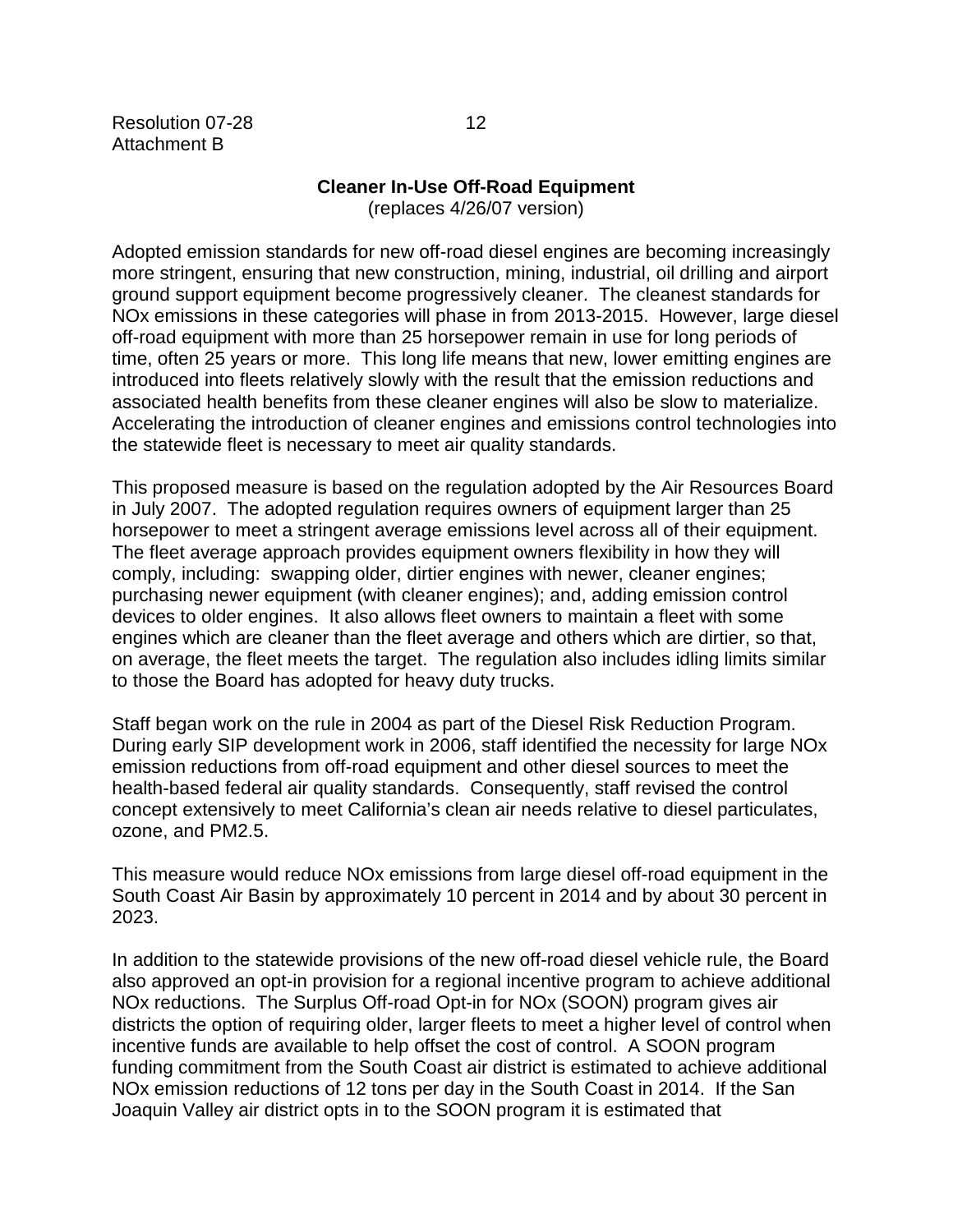approximately 4 tons per day of additional NOx reductions could be realized in the San Joaquin Valley in 2014. Since the SOON program reflects a local air district commitment that would enhance what the regulation would achieve, estimated SOON program emission reductions are not reflected in the tables below.

### **Estimated Emission Reductions**

### **South Coast**

|              | (tons per day) $\vert$      | 2006  | 2014 | 2020 | 2023 |
|--------------|-----------------------------|-------|------|------|------|
| <b>ROG</b>   | <b>Baseline Emissions</b>   | 20.2  | 13.3 | 9.3  | 8.1  |
|              | <b>Potential Reductions</b> |       | 2.7  | 2.9  | 1.9  |
| <b>NOx</b>   | <b>Baseline Emissions</b>   | 143.2 | 96.1 | 59.0 | 46.5 |
|              | <b>Potential Reductions</b> |       | 10.5 | 18.7 | 13.9 |
| <b>PM2.5</b> | <b>Baseline Emissions</b>   | 8.1   | 4.9  | 2.6  | 1.8  |
|              | <b>Potential Reductions</b> |       | 2.6  | 1.8  | 1.3  |

#### **San Joaquin Valley**

|              | (tons per day)              | 2006 | 2014 | 2020 | 2023 |
|--------------|-----------------------------|------|------|------|------|
| <b>ROG</b>   | <b>Baseline Emissions</b>   | 6.1  | 4.2  | 3.1  | 2.7  |
|              | <b>Potential Reductions</b> |      | 0.9  | 1.0  | 0.6  |
| <b>NOx</b>   | <b>Baseline Emissions</b>   | 47.6 | 32.8 | 21.6 | 17.7 |
|              | <b>Potential Reductions</b> |      | 3.7  | 7.0  | 5.4  |
| <b>PM2.5</b> | <b>Baseline Emissions</b>   | 2.3  | 1.5  | 0.8  | 0.6  |
|              | <b>Potential Reductions</b> |      | 0.8  | 0.6  | 0.4  |

Baseline emissions are from the OffRoad2007 model.

Emission reduction estimates are based on expected emission reductions from ARB's adopted In-Use Off-Road Diesel Vehicle rule.

The rule applies declining fleet averages for large fleets beginning in 2010. For NOx, the fleet averages for 2014 for most engine sizes are more stringent than Tier 1 emission levels. The corresponding PM fleet averages for 2014 are cleaner than Tier 2 emission levels. In 2020, fleet averages for NOx and PM are more stringent than Tier 3 emission levels. The means to reach these fleet averages are left to the equipment owners to decide. However, if a fleet cannot meet the NOx averages, it must turn over 8 percent of its total horsepower per year to cleaner engines (minimum Tier 2 engine) in the initial years and 10 percent per year in years after 2015. A fleet must retrofit 20 percent of its total horsepower with diesel particulate filters if it cannot meet the PM average. The rule would also restrict unnecessary idling. If an air district opts in to the SOON program, then fleets with more than 40 percent Tier 0 and Tier 1 vehicles and maximum power greater than 20,000 horsepower must apply for incentive funding if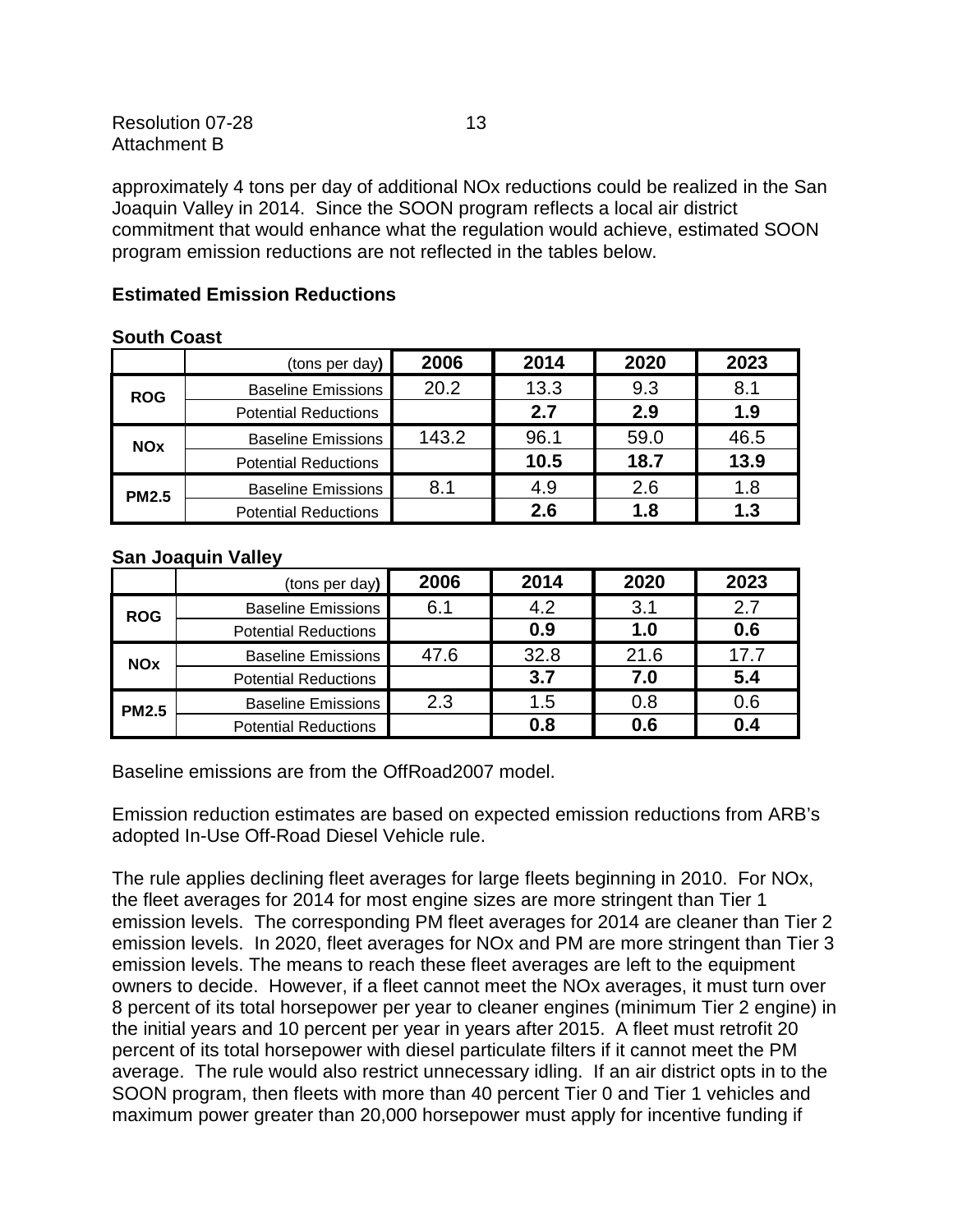Resolution 07-28 14 Attachment B

their fleet operating in the air district exceeds NOx targets, and must use the incentive funding for retrofits, repowers, or replacements to meet the NOx targets. Fleets with maximum power less than or equal to 20,000 horsepower are not required to apply for funding, but may choose to do so on a voluntary basis if they exceed NOx targets.

### **Timing**

Action: 2007 Expected Implementation: Phase-in starting 2008

### **Staff Proposed SIP Commitment**

The Air Resources Board adopted the In-Use Off-Road Diesel Vehicle rule at its July 2007 meeting.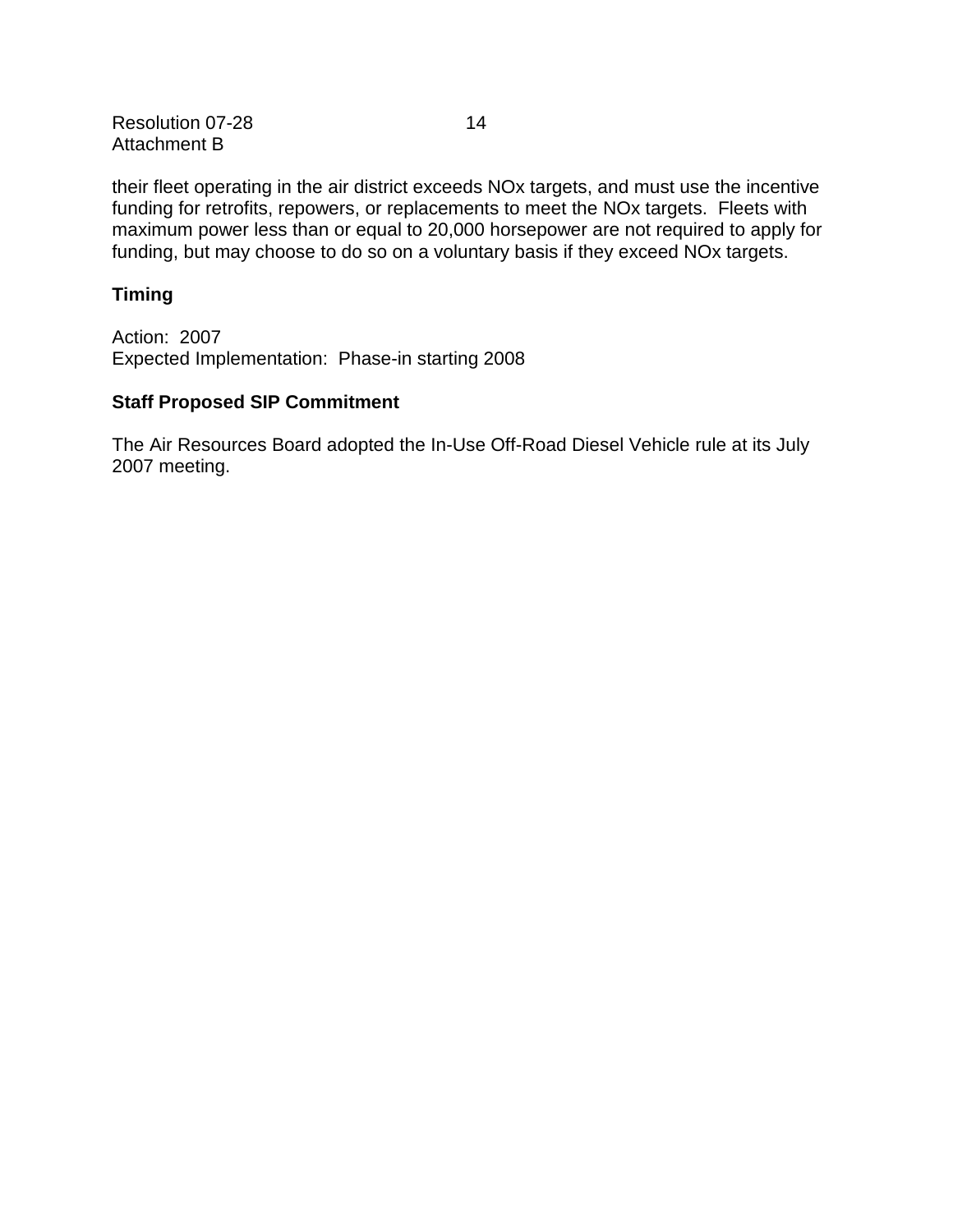The California Global Warming Solutions Act of 2006 (AB 32) establishes a comprehensive program to curb greenhouse gases. The law requires ARB to implement a statewide strategy to reduce greenhouse gas emissions by roughly 25 percent by 2020. As engines, equipment and manufacturing processes are made more efficient to reduce greenhouse gases, some criteria pollutant emissions are reduced as well. This measure would include the criteria pollutant emission reduction co-benefits of ARB's actions and other actions within the State to mitigate climate change as mandated by AB 32.

Early action measures to help meet AB 32's goal have already been adopted by ARB and more have been proposed. Governor Schwarzenegger has initiated programs (such as the Green Buildings Initiative and California Solar Initiative) to reduce energy use and greenhouse gases. AB 32 includes an aggressive timeline for ARB action that includes adopting regulations by January 2011 to achieve the maximum technologically feasible and cost-effective reductions in greenhouse gases.

ARB staff estimates that greenhouse gas reduction measures would reduce roughly 3 tons per day of NOx in the South Coast by 2014.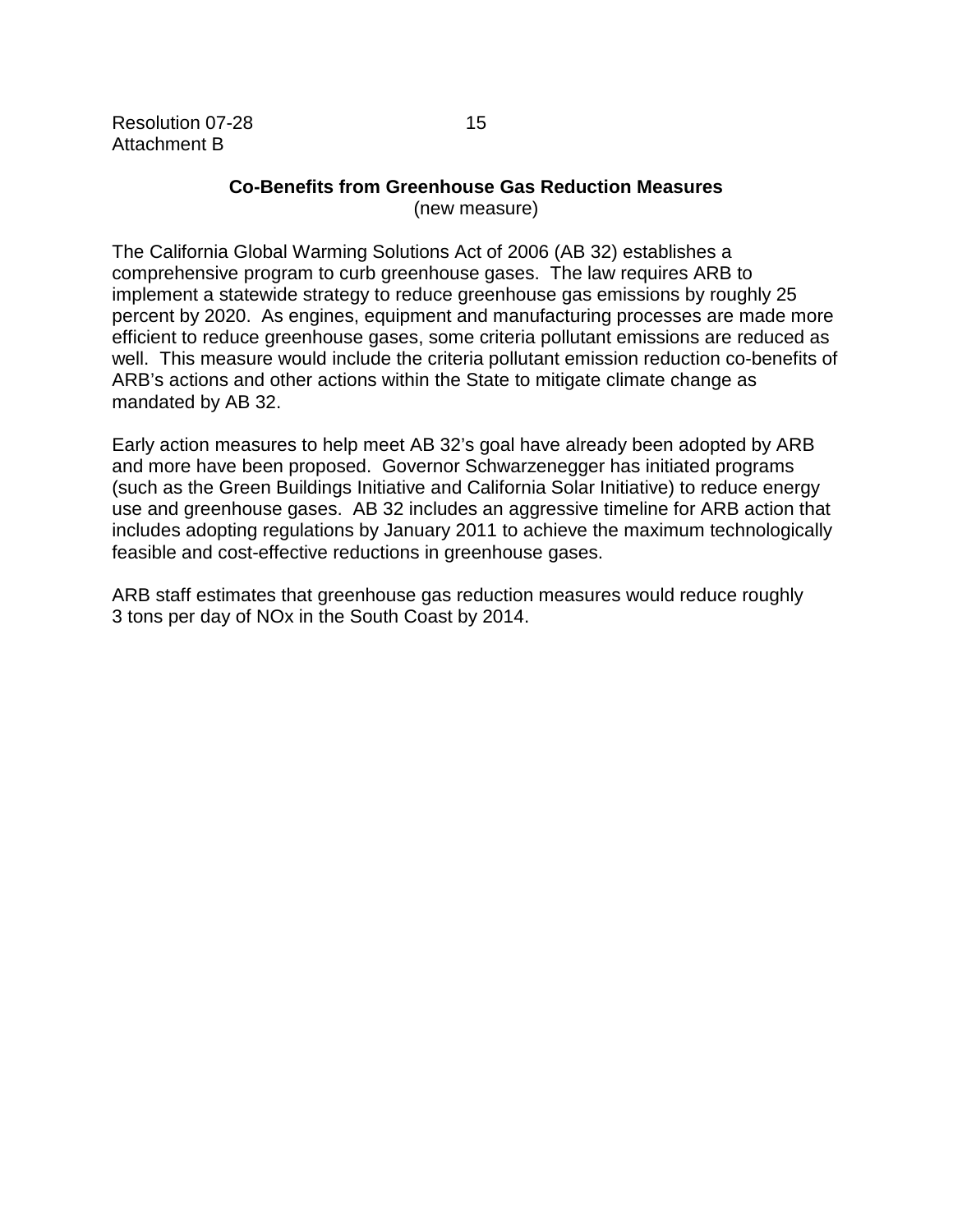# **Cleaner In-Use Agricultural Equipment**

(replaces 4/26/07 version)

New engines used in agricultural equipment, primarily tractors, must meet the same standards as other off-road engines, ensuring that new equipment becomes progressively cleaner. Just as in other off-road applications, diesel agricultural equipment can remain in use for long periods of time. This long life means that equipment with new, lower emitting engines are introduced into fleets relatively slowly with a direct impact on the pace that emission reductions materialize.

The cleanup of agricultural in-use equipment is primarily an issue in the San Joaquin Valley with its large agricultural economy. Natural turnover of the agricultural fleet will reduce emissions significantly, but not sufficiently to meet the region's clean air needs.

Therefore, the goal of this measure is to accelerate fleet turnover to equipment with engines meeting cleaner new engine NOx standards as quickly as possible. Conversion to the cleanest Tier 4 engines is linked to timing of U.S. EPA's standards for off-road diesel engines. The cleanest standards for small engines, 25 hp and below, already apply. Unfortunately, the cleanest standards for larger engines do not come on line until 2013, 2014, or 2015 depending on the engine size. ARB estimates that about three-quarters of all NOx emission from agricultural equipment come from equipment with diesel engines in the midsize range, 50 to 175 hp.

The advantage of setting a goal of full conversion to Tier 4 equipment is that it ultimately results in the cleanest fleet. While this is the starting point for staff's proposal we recognize that significant reductions can be achieved sooner by upgrading the dirtiest, old equipment to Tier 3. To that end we are supporting efforts to secure federal funds and other mechanisms to achieve near-term reductions that can be credited to the SIP.

Given the timing of the federal NOx standards and importance of the clean-up of equipment in the midsize ranges, ARB staff proposes to begin full implementation of the fleet clean-up measure in 2014 taking into account early upgrades to Tier 3 equipment. During detailed rulemaking, ARB staff will also evaluate the opportunity and benefit of beginning earlier for equipment in the narrow size ranges where clean equipment are available before 2014. The availability of incentives will be the critical factor along with equipment availability governing how fast the equipment can be done.

Emission reduction estimates are based on ARB's OFFROAD2007 emissions model. That model is based on equipment population data from the U.S. Department of Agriculture's Census of Agriculture (1992) and general assumptions about the useful life of the equipment and their operating hours. During rule development for ARB's recently adopted construction equipment rule, ARB staff collected detailed population, use, and age data from the construction industry that was used to refine emission estimates. The same effort must be done for farm equipment. Staff expects that it will result in